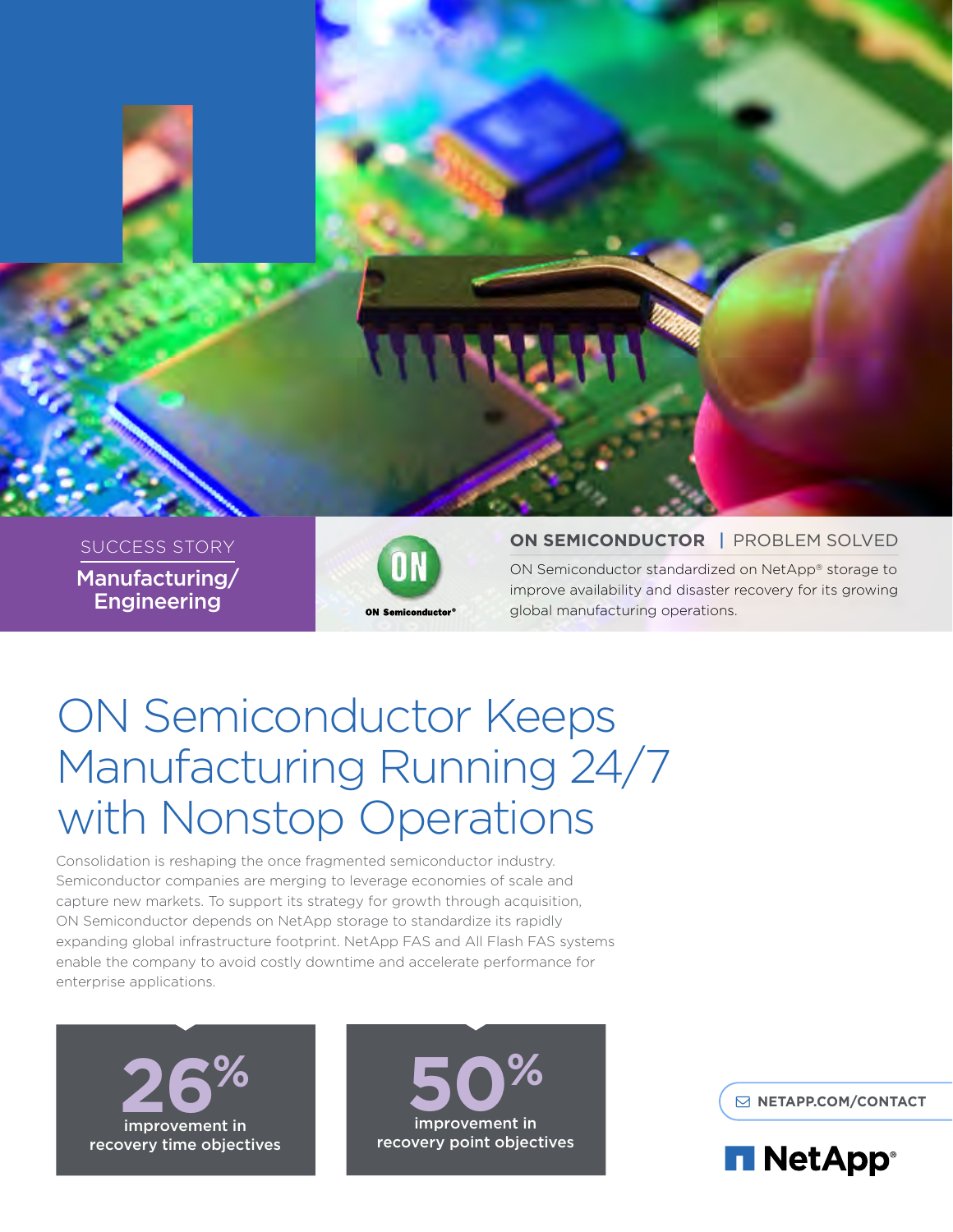"The move was so seamless using ONTAP that the business and executives didn't even know we'd moved data centers until we wrote an article telling them about the move."

Phil Colon

Senior Director of Global Infrastructure Services, ON Semiconductor

ON Semiconductor is a leading global semiconductor manufacturer whose semiconductors are used in almost every industry, including automotive, electronics, computers, and healthcare.

The company has grown quickly in recent years thanks to a series of strategic acquisitions. ON Semiconductor now has 125 manufacturing sites and 65 data centers around the world. For many years, IT was decentralized at the company—every site was responsible for its own IT. But as the company grew, it grappled with maintaining high availability across its global footprint.

Downtime of any sort can have a devastating impact on the business. Downtime means that machines aren't working, people are idle, and product isn't shipping. To provide 24/7 availability and improve data protection for all sites, ON Semiconductor embarked on a mission to consolidate its footprint and simplify its SAN environment.

# **A VISION FOR GLOBAL DATA PROTECTION**

"We call our vision 'The Shield,'" says Phil Colon, Senior Director of Global Infrastructure Services at ON Semiconductor. "The Shield is our vision for long-term high availability. The perimeter of The Shield is formed by our three major data centers and our many regional data centers. It's all about seamlessly moving data among sites to sustain the business in the event of downtime."

NetApp helped ON Semiconductor architect and implement a storage strategy to deliver on its Shield vision. It deployed an on-site NetApp resident to work side by side with ON Semiconductor engineers to manage the company's storage infrastructure and continue to drive consolidation over time.

"NetApp is part of our team," says Colon. "They're trusted advisors. Our on-site resident is helping us quickly resolve incidents and develop our strategy. We are

leveraging his expertise to get ahead of business requirements."

# **BUILDING A SHIELD OUT OF A DATA FABRIC**

With NetApp's help, ON Semiconductor began standardizing its 125 global sites on NetApp FAS systems running NetApp ONTAP® software. It also added NetApp All Flash FAS at its primary data center in Colorado to support high performance and availability for critical enterprise applications, such as Oracle and IBM DataPower.

After All Flash FAS was implemented, application performance increased by an average of 50%, with speeds for individual applications increasing as much as 64%. "With All Flash FAS, we're able to be quicker to market and quicker to address the needs of our customers," says Colon. "Whether they're developing new products or troubleshooting problems for customers, the performance they're getting enables our users

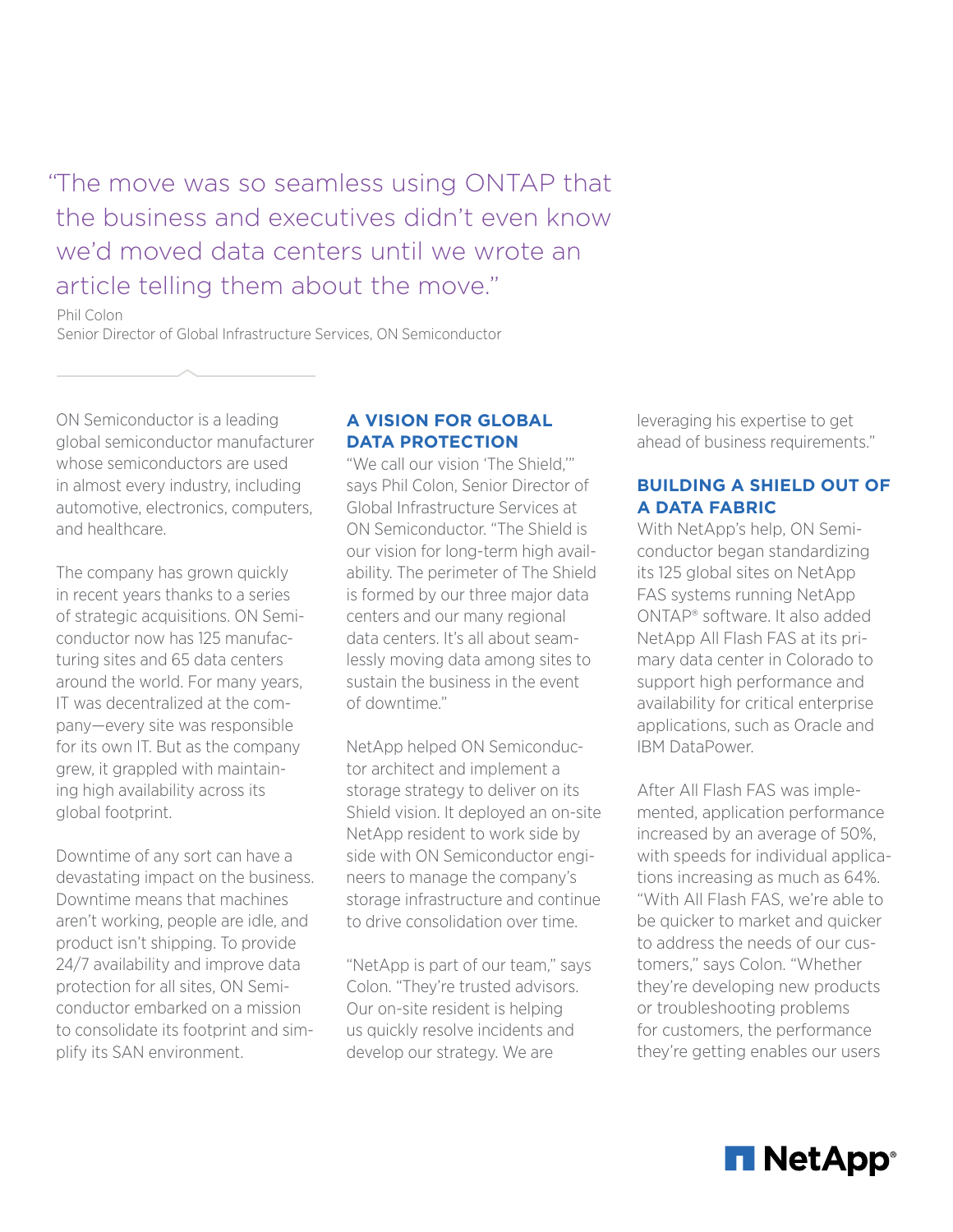

to be more productive. That makes them happy."

NetApp ONTAP software enables nondisruptive operations during hardware and software updates and maintenance. And as the company adds new sites, it can scale its storage seamlessly without impacting ongoing operations. "With ONTAP we can give our factories the uptime they need to meet the demands of the business," says Colon.

ON Semiconductor recently leveraged the built-in redundancy of ONTAP to move from one data center to another without downtime. "The move was so seamless using ONTAP that the business and executives didn't even know we'd moved data centers until we wrote an article telling them about the move," explains Colon. "The ability to move tremendous amounts of data from one data center to another with no interruption to the business was huge."

Once in its new data center, ON Semiconductor was able to consolidate 84 racks down to 24. The company also reduced costs by 30% due to savings and a reduction of 40% in power consumption.

"The data centers went from running on 209.17 KW to 124.75 KW," says Colon. "Energy efficiency isn't just key in the devices we manufacturer, reducing our own global energy use is embedded into how we do business."

ON Semiconductor's Shield vision is now a robust disaster recovery plan, with NetApp SnapMirror® replication technology replicating data across geographies to ensure minimal downtime and data loss in the event of a disaster. With NetApp, ON Semiconductor has reduced recovery time objectives (RTO) by 26%—from 5 days to 3.5 days—and recovery point objectives (RPO) by 50%—from 48 to 24 hours.

"Our data fabric provides connectivity and replication across sites with failover for unplanned downtime," adds Colon. "Rather than wait on traditional DR where you have to take almost a week to "The ability to move tremendous amounts of data from one data center to another with no interruption to the business was huge."

Phil Colon

Senior Director of Global Infrastructure Services, ON Semiconductor